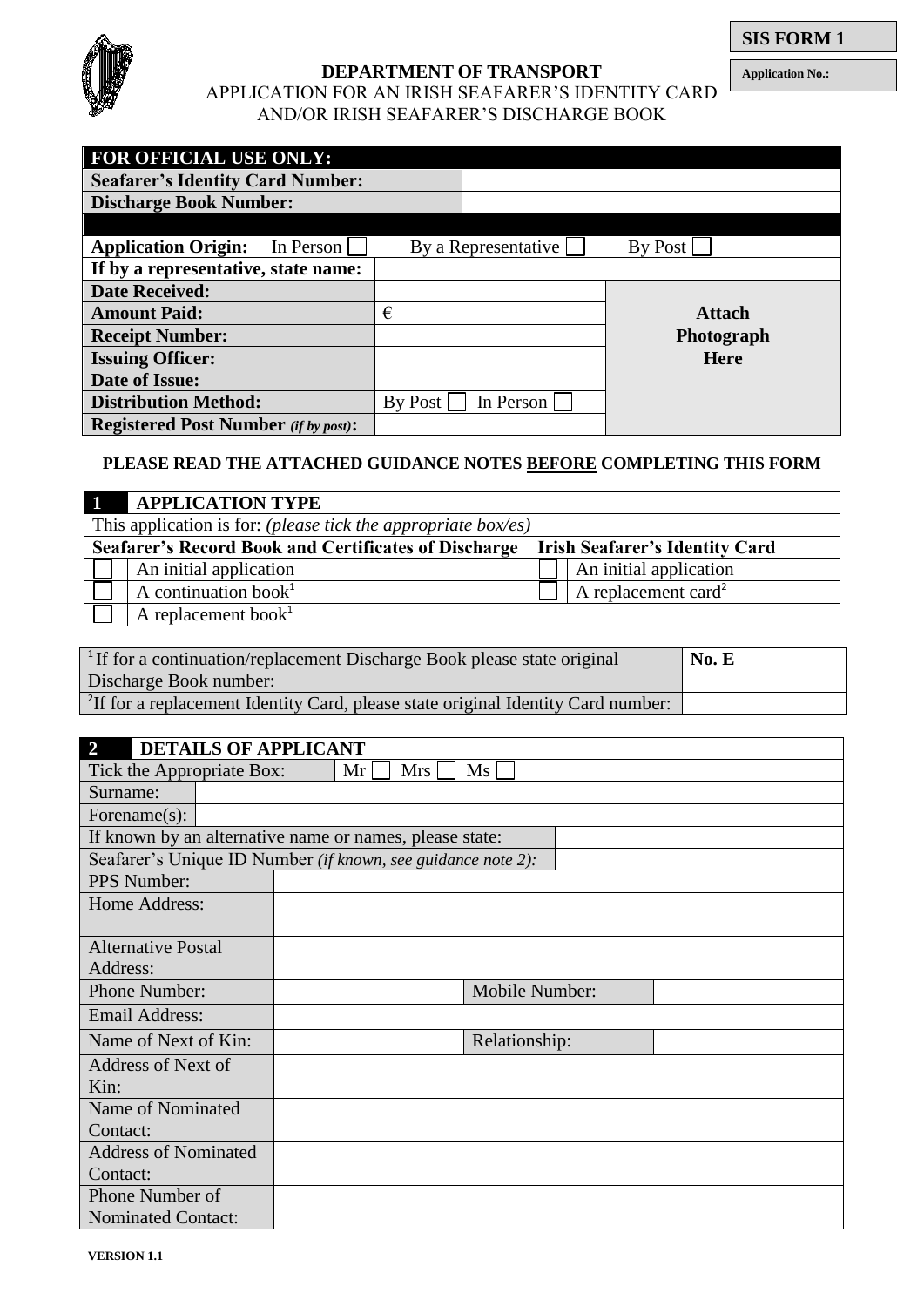| <b>PERSONAL DESCRIPTION</b> (where appropriate, please tick the relevant boxes) |                                                                                          |  |  |  |
|---------------------------------------------------------------------------------|------------------------------------------------------------------------------------------|--|--|--|
| Height <i>(in metres)</i>                                                       |                                                                                          |  |  |  |
| Predominant Eye Colour:                                                         | Blue<br>Brown  <br>Hazel  <br>Green                                                      |  |  |  |
| Predominant Hair                                                                | Blond(e)<br><b>Black</b><br>$Fair \mid \cdot$<br>Auburn<br>Brown    <br>Grey $  \cdot  $ |  |  |  |
| Colour:                                                                         | Bald<br>White  <br>Red                                                                   |  |  |  |
| Complexion:                                                                     | Medium<br>Fair<br>Dark                                                                   |  |  |  |
| Distinguishing marks (i.e scars, tattoos etc):                                  |                                                                                          |  |  |  |
|                                                                                 |                                                                                          |  |  |  |

| $\Delta$<br><b>PARTICULARS REGARDING CITIZENSHIP</b> |                   |  |
|------------------------------------------------------|-------------------|--|
| Date of Birth:                                       | Country of Birth: |  |
| County of Birth (If born in Ireland):                | Nationality:      |  |

If you were not born in Ireland and if you claim to be an Irish citizen, because of the birth in Ireland of one of your parents, please state in respect of that parent: Name:  $\vert$  County of Birth: Date of Birth: If you are an Irish citizen by naturalization or registration, please state: Date of naturalisation or registration:  $\vert$  Cert. No.:

**5 INCIDENT REPORT FOR THE REPACEMENT OF A LOST, STOLEN OR DESTROYED DOCUMENT** *(move to Section 6 if this section is not relevant to you)*

If this application is for the replacement of a document which has been lost/stolen or destroyed, give full particulars of the circumstances in which such loss or destruction occurred (including place and date):

**I hereby declare that, to the best of my knowledge and belief, the particulars on this application form are correct and I request that a replacement document(s) may be issued to me.** 

**Signature of Applicant: \_\_\_\_\_\_\_\_\_\_\_\_\_\_\_\_\_\_\_\_\_\_\_\_\_\_ Date: \_\_\_\_\_\_\_\_\_\_\_\_\_\_\_\_\_\_\_\_\_\_\_\_**

# **WITNESS\* TO DECLARATION:**

**I certify that the applicant who has signed the declaration above in my presence has reported the incident as outlined in Section 5.** 

**Signature of Witness: \_\_\_\_\_\_\_\_\_\_\_\_\_\_\_\_\_\_\_\_\_\_\_\_\_\_\_\_\_\_\_\_\_**

**Name (in block capitals): \_\_\_\_\_\_\_\_\_\_\_\_\_\_\_\_\_\_\_\_\_\_\_\_\_\_\_\_\_**

**Date: \_\_\_\_\_\_\_\_\_\_\_\_\_\_\_\_\_ Phone Number: \_\_\_\_\_\_\_\_\_\_\_\_\_**

| <i>STATION/COMPANY</i> |
|------------------------|
| <b>STAMP</b>           |
|                        |

**Garda Station/Company or Ship Name: \_\_\_\_\_\_\_\_\_\_\_\_\_\_\_\_\_\_** 

## **\* If lost/stolen or destroyed:**

 while onboard a vessel, this incident report should be signed by the Ship's Master or shipping company's Superintendent/Manager acting on behalf of the Master. Alternatively a separate report outlining the required details may be attached to your application.

• while ashore, this incident report should be signed by a member of An Garda Síochána or the Police Force governing the relevant jurisdiction. Alternatively a separate police report outlining the required details may be attached to your application.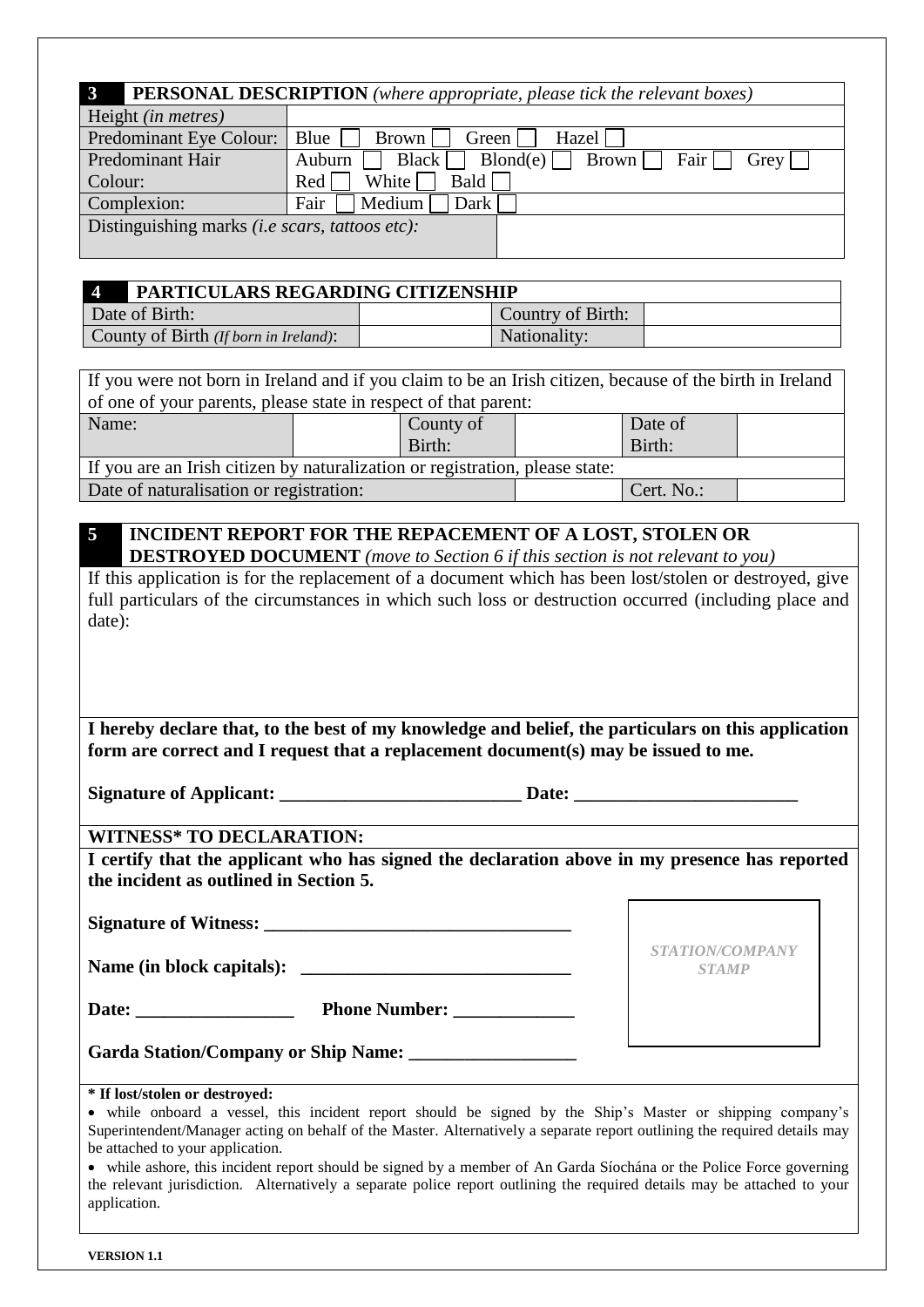**6 EMPLOYERS DECLARATION** *(Not required for students of the National Maritime College of Ireland who are Irish citizens (provided Section 7 has been completed) or for applications for continuation or replacement documents where the seafarer has had sea service entries within the previous 5 years).*

**Your application will NOT be processed without this declaration being completed by your current or prospective employer and validated with a relevant company/office stamp.** 

I declare that the applicant, named is serving/has served/will serve \* on the following Irish/non-Irish\* registered ship. *\* Delete as appropriate*

| <b>Name of Vessel</b>    | <b>Official Number:</b>    |  |
|--------------------------|----------------------------|--|
| <b>Port of Registry:</b> | <b>Gross Tonnage (GT):</b> |  |
| <b>Type of Ship:</b>     | <b>Flag State:</b>         |  |

I understand that it is an offence to knowingly or recklessly make a false declaration in order to obtain an Irish Seafarer's Identity Card and/or Discharge Book and hereby declare that, to the best of my knowledge and belief, the details given in this application form are correct.

| Signed:                | <b>Print Name:</b>   |  |
|------------------------|----------------------|--|
| <b>Position Held:</b>  | Date:                |  |
| <b>Contact Number:</b> | <b>Company Name:</b> |  |
| <b>Address:</b>        | <b>Office Stamp:</b> |  |
|                        |                      |  |
|                        |                      |  |
|                        |                      |  |
|                        |                      |  |

**7 COLLEGE DECLARATION** *(For use only by students of the National Maritime College of Ireland (NMCI), who are Irish citizens, where an offer of employment has not yet been made and Section 6 cannot be signed).* 

I declare that the applicant, named is an Irish citizen enrolled as a student on a merchant marine course at the National Maritime College of Ireland.

I understand that it is an offence to knowingly or recklessly make a false declaration in order to obtain an Irish Seafarer's Identity Card and/or Discharge Book and hereby declare that, to the best of my knowledge and belief that the details given in this application form are correct.

I understand that the NMCI has a right to retain any Irish Seafarer's Identity Card and/or Discharge Book issued to students until such time as an offer of employment has been made. Should a student leave the NMCI prior to employment being offered and/or their course being successfully completed, I undertake to return any Irish Seafarer's Identity Card or Discharge Book issued, to the Department of Transport

| Signed:                |                          | <b>Print Name:</b>    |  |
|------------------------|--------------------------|-----------------------|--|
| <b>Position Held:</b>  |                          | Date:                 |  |
| <b>Contact Number:</b> |                          | <b>College Stamp:</b> |  |
| <b>Address:</b>        | <b>National Maritime</b> |                       |  |
|                        | College of Ireland       |                       |  |
|                        | Ringaskiddy,             |                       |  |
|                        | Cork,                    |                       |  |
|                        | Ireland                  |                       |  |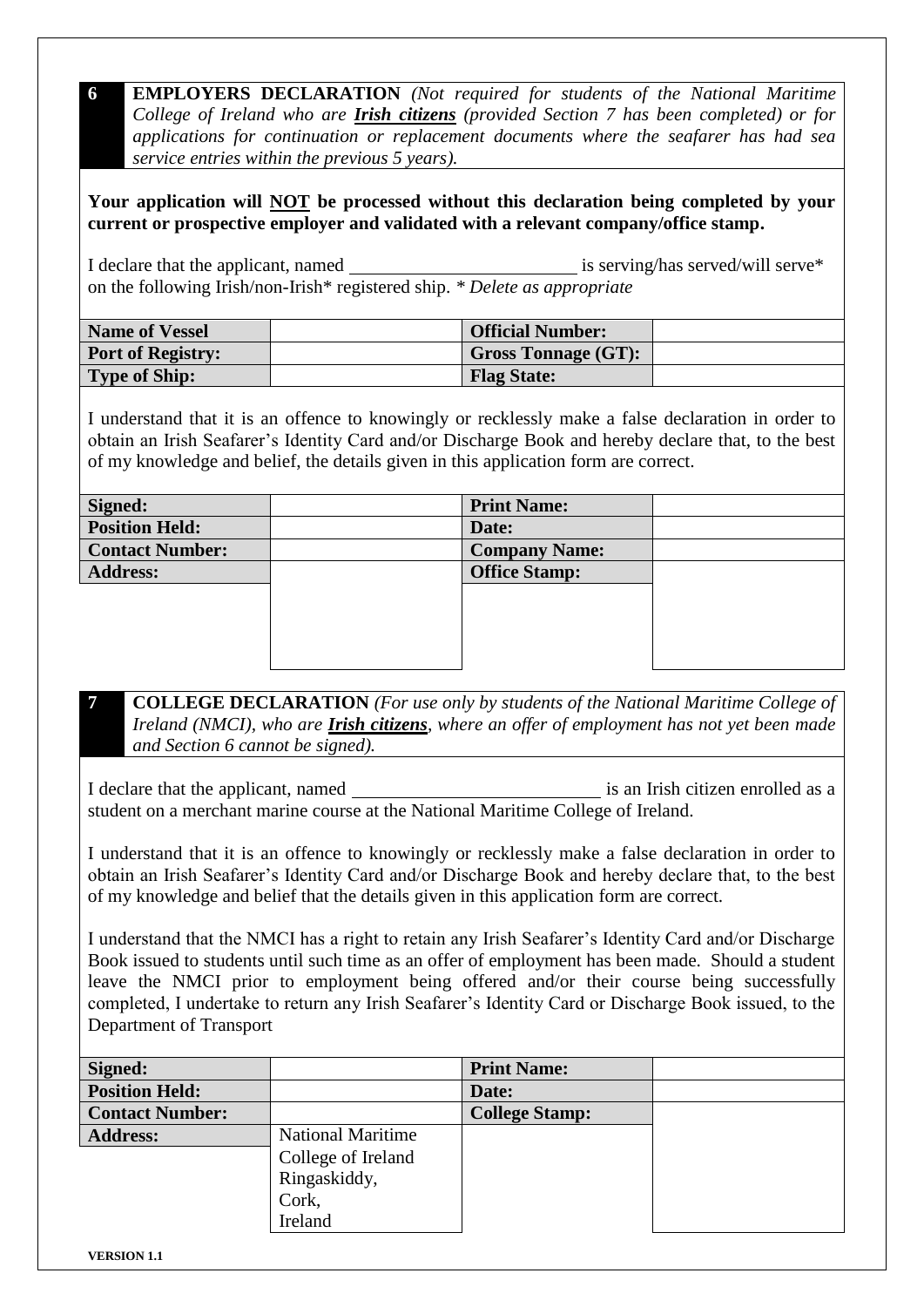## **8 APPLICANT'S DECLARATION** *(This Section MUST be completed in the presence of the Countersignatory detailed under Section 9)*

| I certify that: |  |
|-----------------|--|

- the particulars furnished in this application and the supporting documentation are true
- the accompanying photographs are photographs of me
- I am not in possession of an Irish Seafarer's Identity Card and/or an Irish Discharge Book except that which I attached hereto for cancellation.
- I am aware that it is an offence to knowingly or recklessly make a false declaration in order to obtain an Irish Seafarer's Identity Card and an Irish Discharge Book.

I declare that: *(Please tick the appropriate box)*

- $\Box$  I am employed/have been offered employment on an Irish registered merchant vessel of 80GT or over, or
- $\Box$  I am an Irish citizen and am employed/have been offered employment onboard a non-Irish registered merchant vessel of 80GT or over, or
- $\Box$  I am an Irish citizen and am employed/have been offered employment onboard a fishing vessel of 200GT or over, or
- $\Box$  I am an Irish citizen and enrolled as a student, at the National Maritime College of Ireland.

| <b>Signature of Applicant:</b><br>Note: Please keep signature within the box provided. This<br>signature will be scanned and printed into the document<br>applied for.<br>Date: |                                                      |
|---------------------------------------------------------------------------------------------------------------------------------------------------------------------------------|------------------------------------------------------|
| <b>For Official Use Only:</b>                                                                                                                                                   |                                                      |
|                                                                                                                                                                                 | Attach Seafarer's<br>Photograph here<br>for scanning |

**9 COUNTERSIGNATORY** *(This Section should be completed at a Garda Station by a member of An Garda Síochána. However, if this application is being made from outside the State, please see Guidance Note 7 for alternative acceptable counter signatories)*

I certify that I have satisfied myself as to the identity of the applicant who has signed **Section 8** in my presence. I also certify that the photographs (on the back of which I have signed my name), supplied with this application, are a true likeness to the applicant.

| Signed:         | Print Name:   |  |
|-----------------|---------------|--|
| Profession:     | Date:         |  |
| Contact Number: | Office Stamp: |  |
| Address:        |               |  |
|                 |               |  |
|                 |               |  |
|                 |               |  |
|                 |               |  |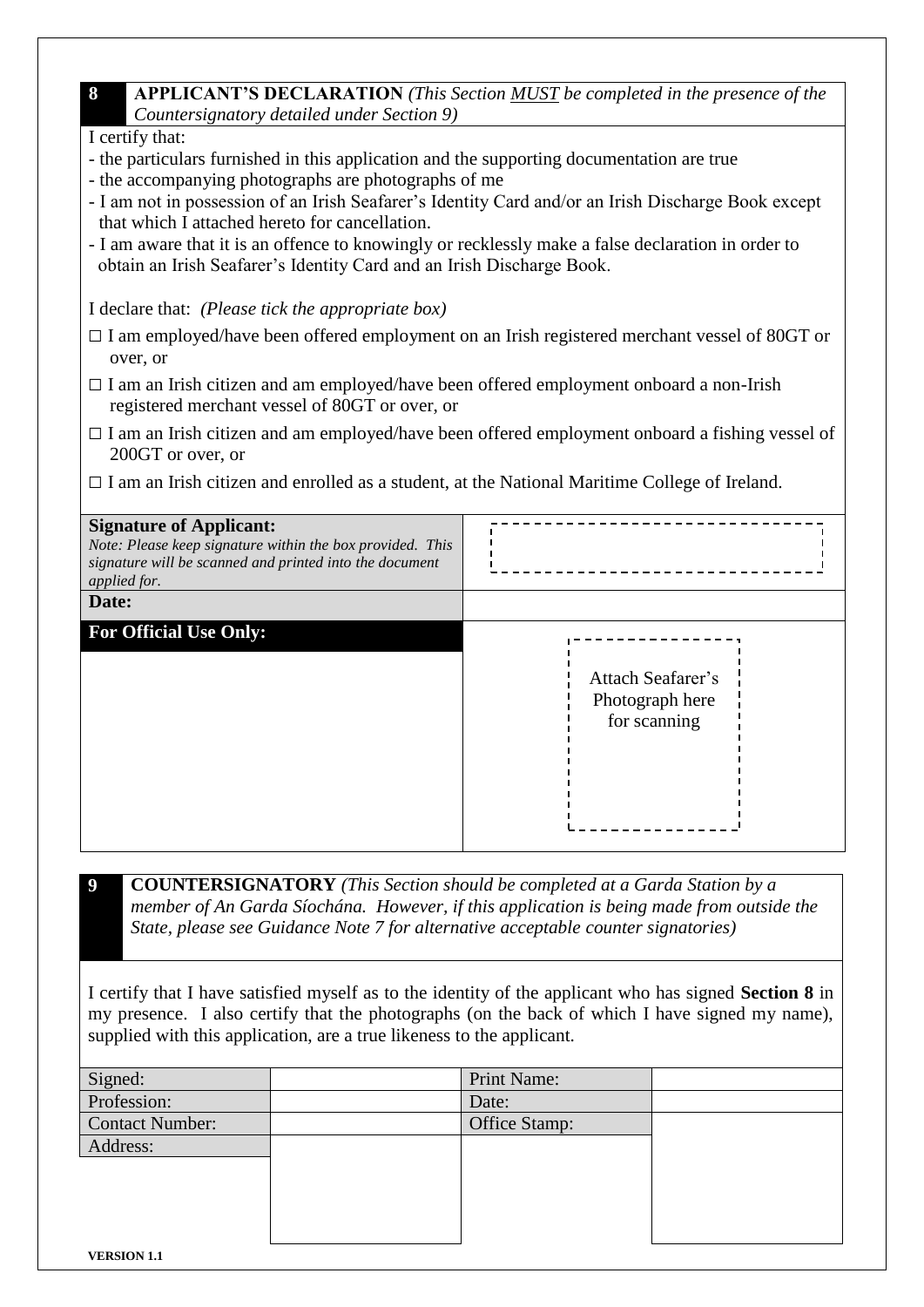| DOCUMENTS TO ACCOMPANY YOUR APPLICATION - CHECKLIST<br><b>10</b> |                      |                       |  |  |
|------------------------------------------------------------------|----------------------|-----------------------|--|--|
|                                                                  | <b>For Applicant</b> | For Official Use only |  |  |
| In all cases:                                                    |                      |                       |  |  |
| A completed application form                                     |                      |                       |  |  |
| Two photographs, signed on reverse                               |                      |                       |  |  |
| Passport or alternatively an original Birth Certificate and      |                      |                       |  |  |
| current State photographic ID i.e. Driver's Licence              |                      |                       |  |  |
| The appropriate fee. (Fees and payment methods are               |                      |                       |  |  |
| listed under Guidance Notes 1 and 8 respectively)                |                      |                       |  |  |
| And, if under 18 years of age, both a:                           |                      |                       |  |  |
| A letter, consenting to your application, from a parent or       |                      |                       |  |  |
| guardian                                                         |                      |                       |  |  |
| A Seafarer's Medical Certificate (Please see Marine              |                      |                       |  |  |
| Notice 38 in 2014 for list of approved Doctors)                  |                      |                       |  |  |
| If an Irish citizen by Naturalisation/Registration and           |                      |                       |  |  |
| you do not provide an Irish Passport with your                   |                      |                       |  |  |
| application:                                                     |                      |                       |  |  |
| Your Certificate of Registration                                 |                      |                       |  |  |
| If you were born outside of Ireland and if you claim             |                      |                       |  |  |
| to be an Irish citizen because of the birth in Ireland of        |                      |                       |  |  |
| one of your parents and you do not provide an Irish              |                      |                       |  |  |
| <b>Passport with your application:</b>                           |                      |                       |  |  |
| A Birth Certificate of that parent                               |                      |                       |  |  |
| If your application is for the replacement of a                  |                      |                       |  |  |
| document, which has been lost/stolen or destroyed                |                      |                       |  |  |
| and Section 5 has not been completed and witnessed:              |                      |                       |  |  |
| An incident report from the Ship's Master or Shipping            |                      |                       |  |  |
| Company Superintendent, if lost/stolen or destroyed              |                      |                       |  |  |
| while onboard a vessel and/or                                    |                      |                       |  |  |
| A copy of the Garda Síochána/Police report, if lost/stolen       |                      |                       |  |  |
| or destroyed while ashore                                        |                      |                       |  |  |

## **11 DOCUMENTS TO ACCOMPANY YOUR APPLICATION FOR A CONTINUATION SEAFARER'S RECORD BOOK - CHECKLIST**

|                                                        | <b>For Applicant</b> | For Official Use only |
|--------------------------------------------------------|----------------------|-----------------------|
| A completed application form                           |                      |                       |
| Two photographs, signed on reverse                     |                      |                       |
| Your existing Record Book (Submitted for cancellation. |                      |                       |
| This will be returned to the seafarer)                 |                      |                       |
| The appropriate fee (Fees and payment methods are      |                      |                       |
| listed under Guidance Notes 1 and 8 respectively)      |                      |                       |

**IMPORTANT NOTICE:** INCOMPLETE APPLICATIONS MAY BE RETURNED UNPROCESSED, BY POST. THEREFORE IN ORDER TO AVOID ANY UNDUE DELAY IN THE PROCESSING OF YOUR APPLICATION, PLEASE ENSURE THAT THE ABOVE CHECKLISTS ARE ADHERED TO.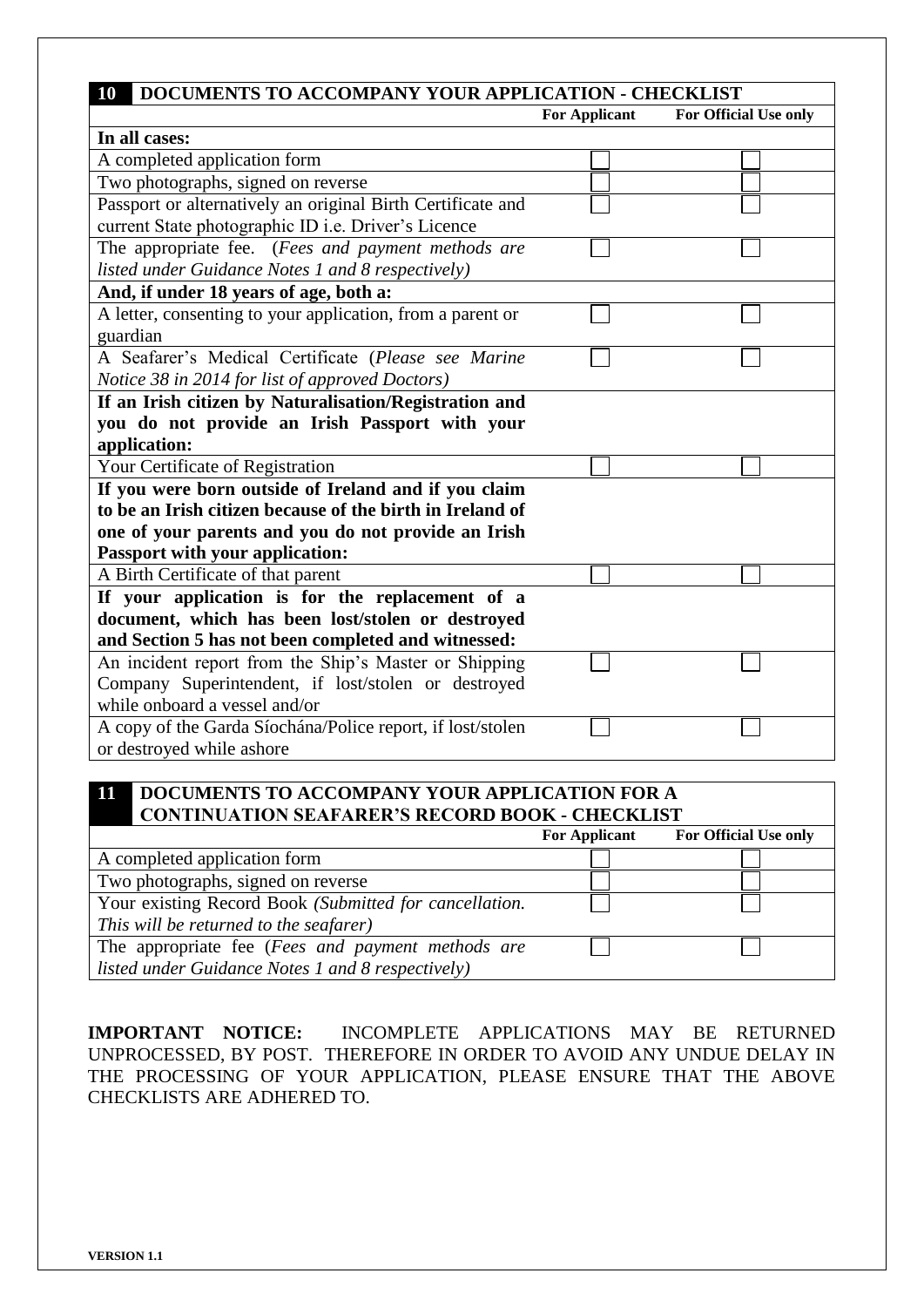## **GUIDANCE NOTES AND QUALIFYING CRITERIA**

## **1. GENERAL NOTES**

## **LEGIBILITY**

All entries (other than where signatures are required) must be made clearly in BLOCK CAPITALS using a black or blue ballpoint pen. Mistakes due to illegible writing cannot be rectified without payment of a further fee.

### **ELIGIBILITY FOR AN IRISH SEAFARER'S IDENTITY CARD**

An application for an Irish Seafarer's Identity Card can be made if you are:

- An Irish citizen who is either a member of crew, engaged in the navigation of the vessel, or who is not a member of crew, but works as a supernumerary (i.e. diver, scientist, researcher, catering/hospitality staff etc.), onboard any merchant vessel of 200 GT and over, or
- An Irish citizen who works onboard a fishing vessel of 200GT and over, or
- An Irish citizen who is enrolled as a student, at the National Maritime College of Ireland.

### **ELIGIBILITY FOR AN IRISH SEAFARER'S DISCHARGE BOOK**

An application for an Irish Seafarer's Discharge Book can be made if you are:

- An Irish citizen who is either a member of crew, engaged in the navigation of the vessel, or who is not a member of crew, but works as a supernumerary (i.e. diver, scientist, researcher, catering/hospitality staff etc.), onboard any merchant vessel of 80GT and over, or
- An Irish citizen who is enrolled as a student, at the National Maritime College of Ireland, or
- A non-Irish citizen who is either a member of crew, engaged in the navigation of the vessel, or who is not a member of crew, but works as a supernumerary (i.e. diver, scientist, researcher, catering/hospitality staff etc.), onboard an Irish registered Merchant Vessel of 80GT and over.

#### **SEAFARER'S UNDER 18 YEARS OF AGE**

If you are under the age of 18, then both:

- A letter, consenting to your application, is required from a parent or guardian and
- A Seafarer's Medical Certificate is required to accompany your application. Please see Marine Notice 38 in 2014 for a list of approved Doctors.

#### **IDENTIFICATION**

Your application must be accompanied by  $(1)$  a current passport or  $(2)$  an original Birth Certificate and current State photographic identification i.e. Driver's Licence.

#### **PHOTOGRAPHS**

Your application must be accompanied by two identical passport-type photographs. The photographs should be taken full face, without a hat, and should be printed on normal photographic paper. The reverse side of each photograph should be signed by you and the countersignatory under Section 9.

| FEE                                                      |     |
|----------------------------------------------------------|-----|
| Irish Seafarer's Identity Card                           | €15 |
| Irish Seafarer's Discharge Book                          | €15 |
| Replacement/Continuation Irish Seafarer's Discharge Book |     |
| Replacement Irish Seafarer's Identity Card               | €15 |

## **2. DETAILS OF APPLICANT (SECTION 2)**

#### **SEAFARERS UNIQUE ID NUMBER**

The Department of Transport are in the process of issuing all seafarers' who hold Irish Seafarer's Discharge Books, Identity Cards, Certificates of Competency and other seafaring qualifications and certificates including Irish Seafarer's Medical Certificate a Seafarer's Unique ID Number. If this number is known to you, please provide it under Section 2. If this number is not known by you, please leave this field blank. Your unique ID number will be issued to you and printed on the current seafarer's document which you are applying for. This number should be quoted on all future communications with this Department.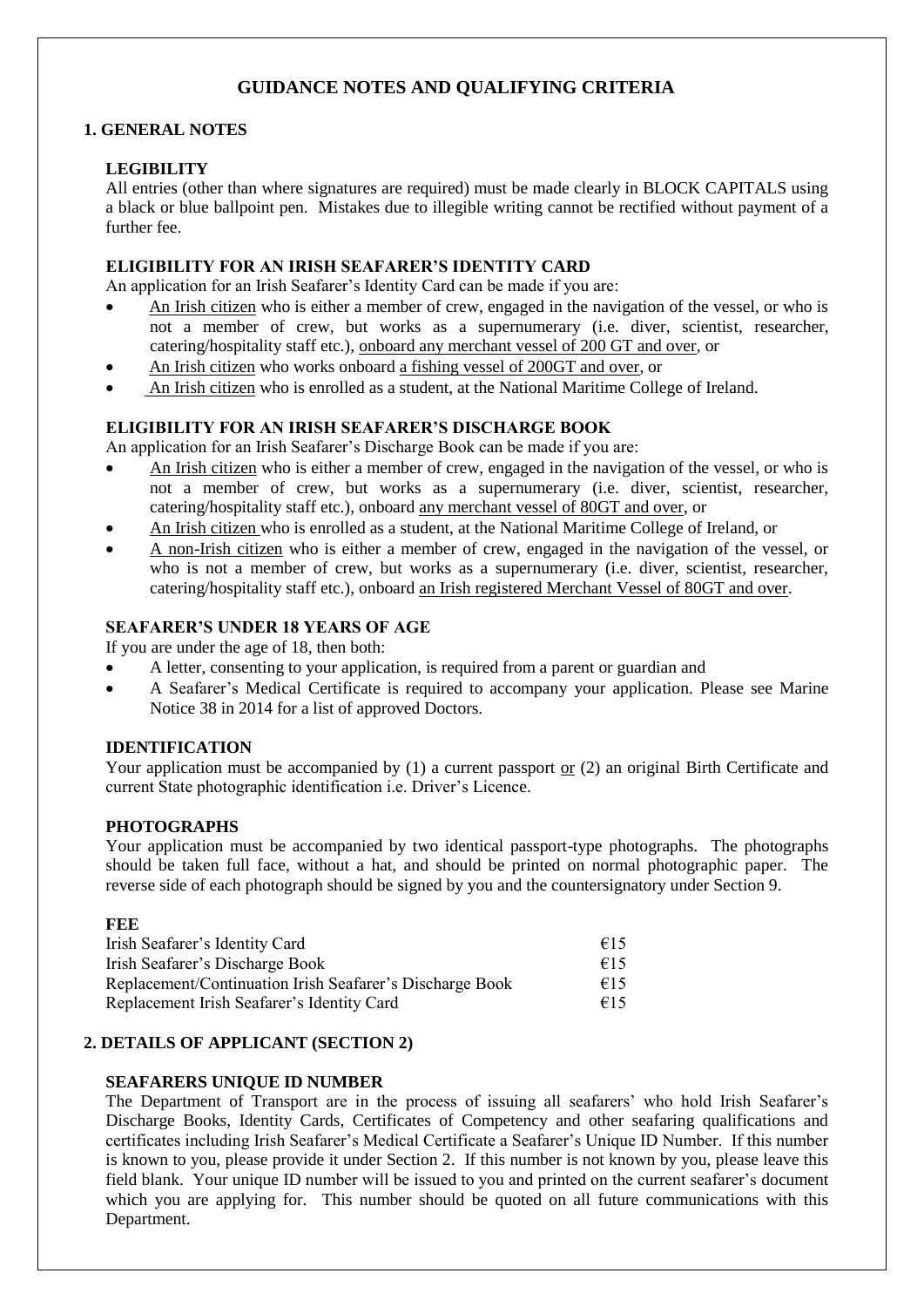#### **PPS NUMBER**

Seafarer's may provide their Personal Public Service (PPS) Number. The provision of this number is not mandatory. However, if provided this number will be recorded in the document(s) applied for. This may assist Seafarer's if claiming for a seafarer's tax allowance from Revenue.

#### **NEXT OF KIN**

Details of Next of Kin should be provided. These details will be printed on your Seafarer's Discharge Book and/or Irish Seafarer's Identity Card.

#### **NOMINATED CONTACT**

For data protection purposes your application, or the status of your application, may not be discussed with any other party without your prior consent. Should you envisage another party making inquiries with this Department on your behalf regarding the status of an application submitted by you (i.e. should you be away at sea), then please provide details of that Nominated Contact. The Nominated Contact may be the same person as your nominated Next of Kin.

## **3. PERSONAL DESCRIPTION (SECTION 3)**

#### **EYE COLOUR**

Please tick the relevant box for your predominant eye colour. If the colour of your left differs from that of your right eye, then please insert L (for left) and R (for right) in the relevant eye colour tick boxes.

#### **HAIR COLOUR**

Please tick the relevant box for your predominant hair colour or tick 'bald' if bald.

#### **4. PARTICULARS REGARDING CITIZENSHIP (SECTION 4)**

If you were born outside of Ireland and claim to be an Irish citizen because of the birth in Ireland of one of your parents and you do not provide an Irish Passport with your application, your application must be accompanied with a Birth Certificate of that parent.

If you were born outside of Ireland but are an Irish citizen by Naturalisation or Registration and you have not provided an Irish passport with your application, your application must be accompanied with your Naturalisation/Registration Certificate.

#### **5. INCIDENT REPORT FOR THE REPLACEMENT OF A LOST, STOLEN OR DESTROYED DOCUMENT (SECTION 5)**

If your application is for the replacement of a document, which has been lost/stolen or destroyed, full particulars of the circumstances in which such loss or destruction occurred should be given under Section 5. Alternatively, if lost/stolen or destroyed while onboard a vessel, a separate incident report from the Ship's Master or shipping company's Superintendent may be attached. If lost or destroyed while ashore, a copy of the Garda Síochána/Police may be attached.

#### **6. EMPLOYERS DECLARATION (SECTION 6)**

Either your employer, or the Master of the vessel upon which you are employed, should complete Section 6. However, if you are an Irish citizen and are a student of the National Maritime College of Ireland (NMCI) and you do not have an offer of employment, then Section 7 may be completed instead.

#### **7. APPLICANTS AND COUNTERSIGNATORY DECLARATIONS (SECTIONS 8 & 9)**

Section 8 must be completed in the presence of the Countersignatory as detailed under Section 9. A member of An Garda Síochána should complete Section 9. However, where applications are being made by post, from outside the State, this section may be signed by a member of any Police force, a Peace Commissioner, a Minister of Religion, a Medical or Legal Practitioner, or a head or senior official of a shipping company. A member of your family should not complete this section.